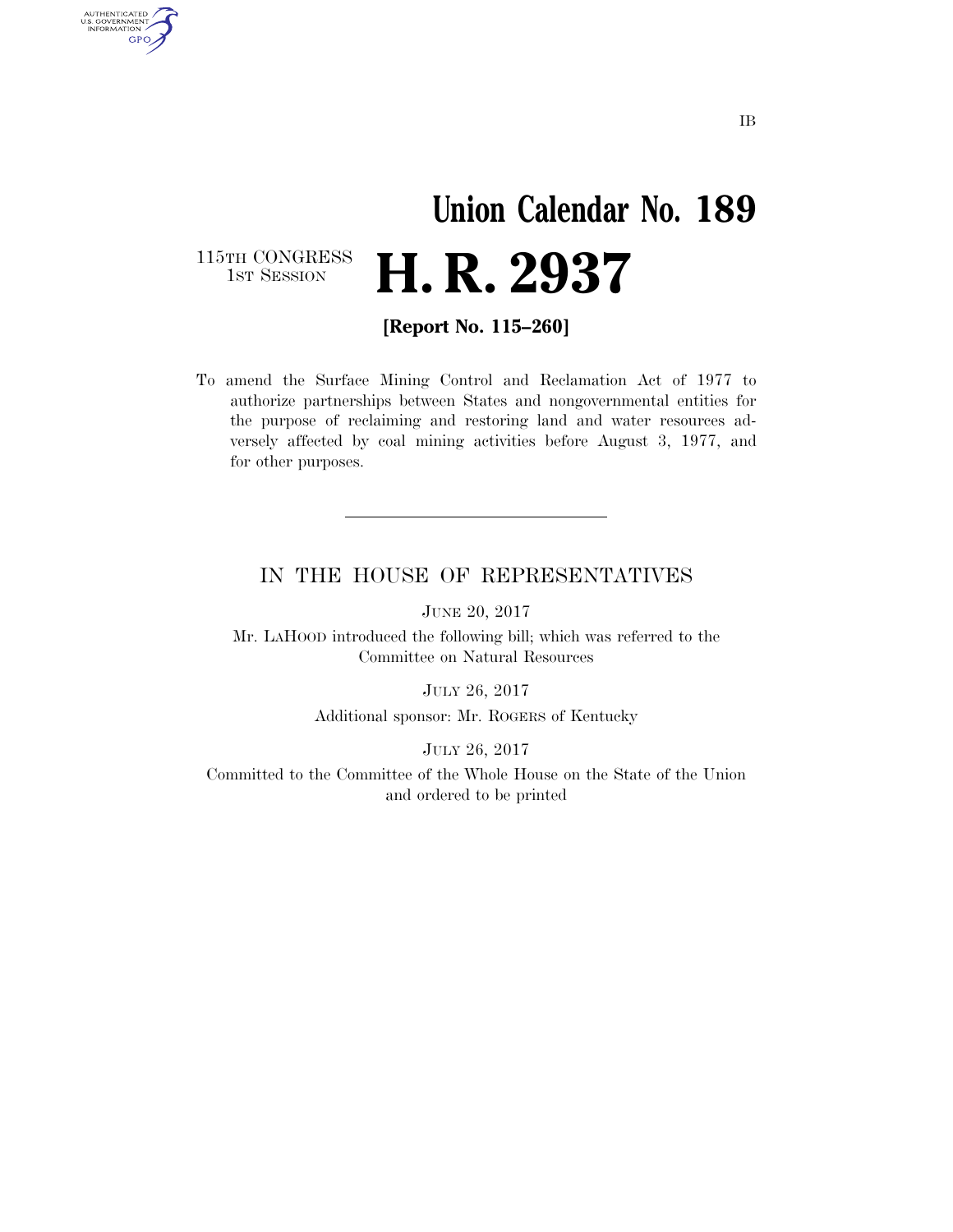## **A BILL**

2

To amend the Surface Mining Control and Reclamation Act of 1977 to authorize partnerships between States and nongovernmental entities for the purpose of reclaiming and restoring land and water resources adversely affected by coal mining activities before August 3, 1977, and for other purposes.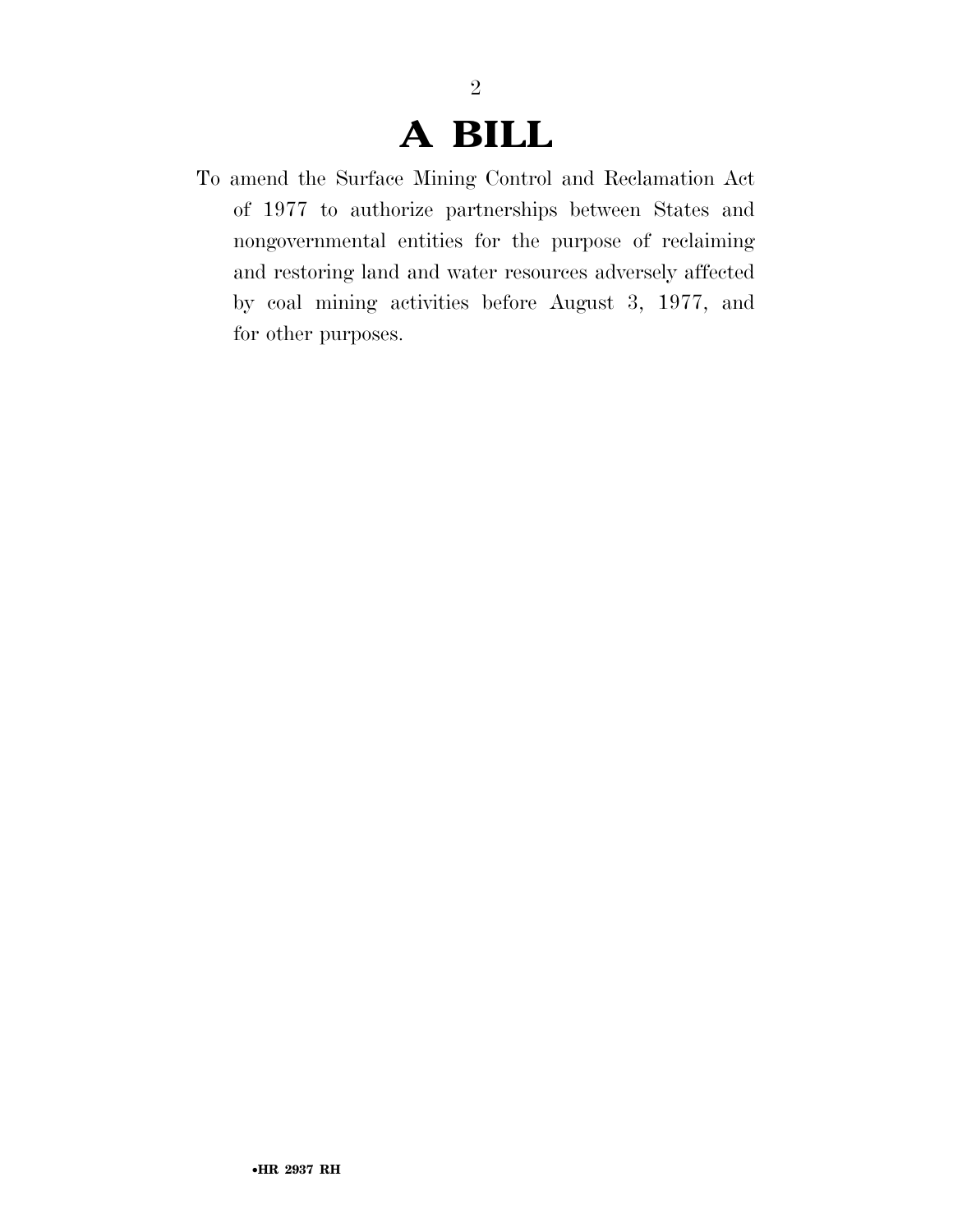*Be it enacted by the Senate and House of Representa-tives of the United States of America in Congress assembled,* 

#### **SECTION 1. SHORT TITLE.**

 This Act may be cited as the ''Community Reclama-tion Partnerships Act''.

#### **SEC. 2. REFERENCE.**

 Except as otherwise specifically provided, whenever in this Act an amendment is expressed in terms of an amend- ment to a provision, the reference shall be considered to be made to a provision of the Surface Mining Control and Reclamation Act of 1977 (30 U.S.C. 1201 et seq.).

### **SEC. 3. STATE MEMORANDA OF UNDERSTANDING FOR CER-TAIN REMEDIATION.**

 (a) MEMORANDA AUTHORIZED.—Section 405 (30 U.S.C. 1235) is amended by inserting after subsection (l) the following:

17 <sup>"</sup>(m) STATE MEMORANDA OF UNDERSTANDING FOR REMEDIATION OF MINE DRAINAGE.—

19 "(1) IN GENERAL.—A State with a State pro- gram approved under subsection (d) may enter into a memorandum of understanding with relevant Fed- eral or State agencies (or both) to remediate mine drainage on abandoned mine land and water im-pacted by abandoned mines within the State. The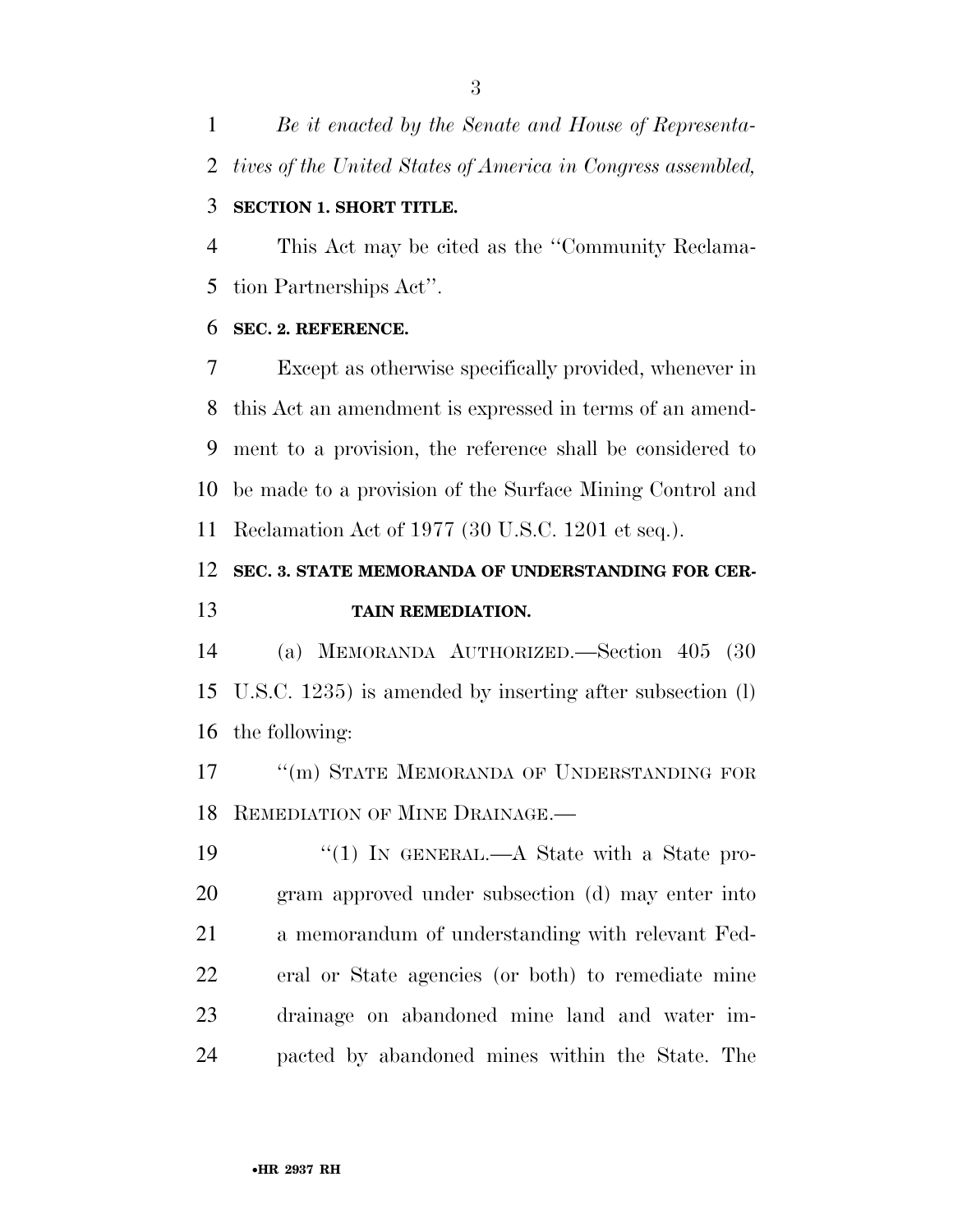| $\mathbf{1}$   | memorandum may be updated as necessary and re-        |
|----------------|-------------------------------------------------------|
| $\overline{c}$ | submitted for approval under this subsection.         |
| 3              | (2)<br>MEMORANDA REQUIREMENTS.—Such                   |
| $\overline{4}$ | memorandum shall establish a strategy satisfactory    |
| 5              | to the State and Federal agencies that are parties    |
| 6              | to the memorandum, to address water pollution re-     |
| $\tau$         | sulting from mine drainage at sites eligible for rec- |
| 8              | lamation and mine drainage abatement expenditures     |
| 9              | under section 404, including specific procedures      |
| 10             | $for-$                                                |
| 11             | $\lq\lq$ ensuring that activities carried out to      |
| 12             | address mine drainage will result in improved         |
| 13             | water quality;                                        |
| 14             | "(B) monitoring, sampling, and the report-            |
| 15             | ing of collected information as necessary to          |
| 16             | achieve the condition required under subpara-         |
| 17             | graph(A);                                             |
| 18             | $\lq\lq$ (C) operation and maintenance of treat-      |
| 19             | ment systems as necessary to achieve the condi-       |
| 20             | tion required under subparagraph $(A)$ ; and          |
| 21             | "(D) other purposes, as considered nec-               |
| 22             | essary by the State or Federal agencies, to           |
| 23             | achieve the condition required under subpara-         |
| 24             | graph(A).                                             |
| 25             | $``(3)$ PUBLIC REVIEW AND COMMENT.—                   |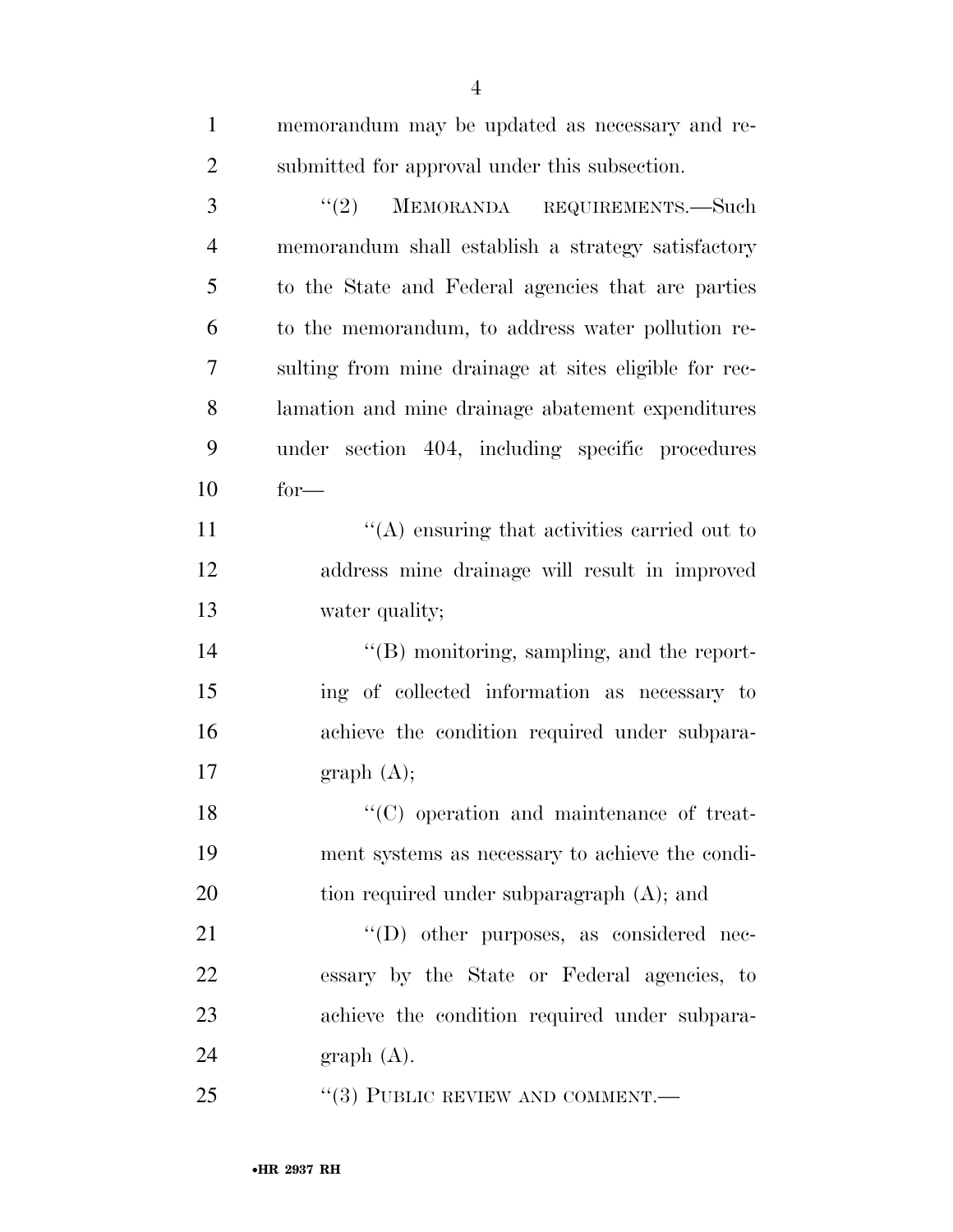| $\mathbf{1}$   | "(A) IN GENERAL.—Before submitting a                 |
|----------------|------------------------------------------------------|
| $\overline{2}$ | memorandum to the Secretary and the Admin-           |
| 3              | istrator for approval, a State shall—                |
| $\overline{4}$ | "(i) invite interested members of the                |
| 5              | public to comment on the memorandum;                 |
| 6              | and                                                  |
| 7              | "(ii) hold at least one public meeting               |
| 8              | concerning the memorandum in a location              |
| 9              | or locations reasonably accessible to per-           |
| 10             | sons who may be affected by implementa-              |
| 11             | tion of the memorandum.                              |
| 12             | "(B) NOTICE OF MEETING.—The State                    |
| 13             | shall publish notice of each meeting not less        |
| 14             | than 15 days before the date of the meeting, in      |
| 15             | local newspapers of general circulation, on the      |
| 16             | Internet, and by any other means considered          |
| 17             | necessary or desirable by the Secretary and the      |
| 18             | Administrator.                                       |
| 19             | "(4) SUBMISSION AND APPROVAL.—The State              |
| 20             | shall submit the memorandum to the Secretary and     |
| 21             | the Administrator of the Environmental Protection    |
| 22             | Agency for approval. The Secretary and the Admin-    |
| 23             | istrator shall approve or disapprove the memo-       |
| 24             | randum within 120 days after the date of its sub-    |
| 25             | mission if the Secretary and Administrator find that |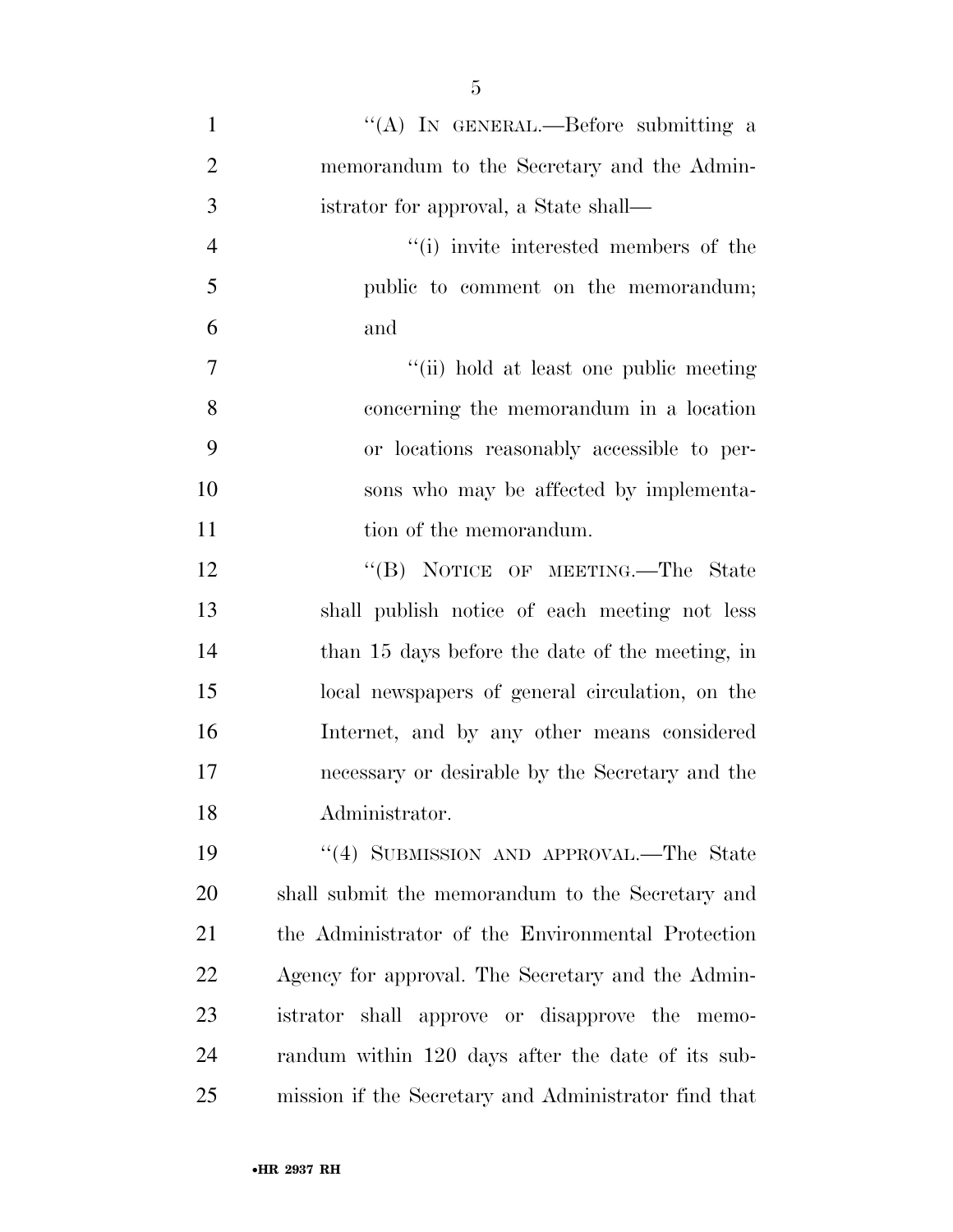| $\mathbf{1}$   | the memorandum will facilitate additional activities |
|----------------|------------------------------------------------------|
| $\overline{2}$ | under the State Reclamation Plan under subsection    |
| 3              | (e) that improve water quality.                      |
| $\overline{4}$ | "(5) TREATMENT AS PART OF STATE PLAN.—               |
| 5              | A memorandum of a State that is approved by the      |
| 6              | Secretary and the Administrator under this sub-      |
| 7              | section shall be considered part of the approved     |
| 8              | abandoned mine reclamation plan of the State.        |
| 9              | "(n) COMMUNITY RECLAIMER PARTNERSHIPS.—              |
| 10             | "(1) PROJECT APPROVAL.—Within 120 days               |
| 11             | after receiving such a submission, the Secretary     |
| 12             | shall approve a Community Reclaimer project to re-   |
| 13             | mediate abandoned mine lands if the Secretary finds  |
| 14             | that-                                                |
| 15             | "(A) the proposed project will be con-               |
| 16             | ducted by a Community Reclaimer as defined in        |
| 17             | this subsection or approved subcontractors of        |
| 18             | the Community Reclaimer;                             |
| 19             | $\lq\lq (B)$ for any proposed project that remedi-   |
| 20             | ates mine drainage, the proposed project is con-     |
| 21             | sistent with an approved State memorandum of         |
| 22             | understanding under subsection (m);                  |
| 23             | $\lq\lq$ (C) the proposed project will be<br>con-    |
| 24             | ducted on a site or sites inventoried under sec-     |
| 25             | tion $403(c)$ ;                                      |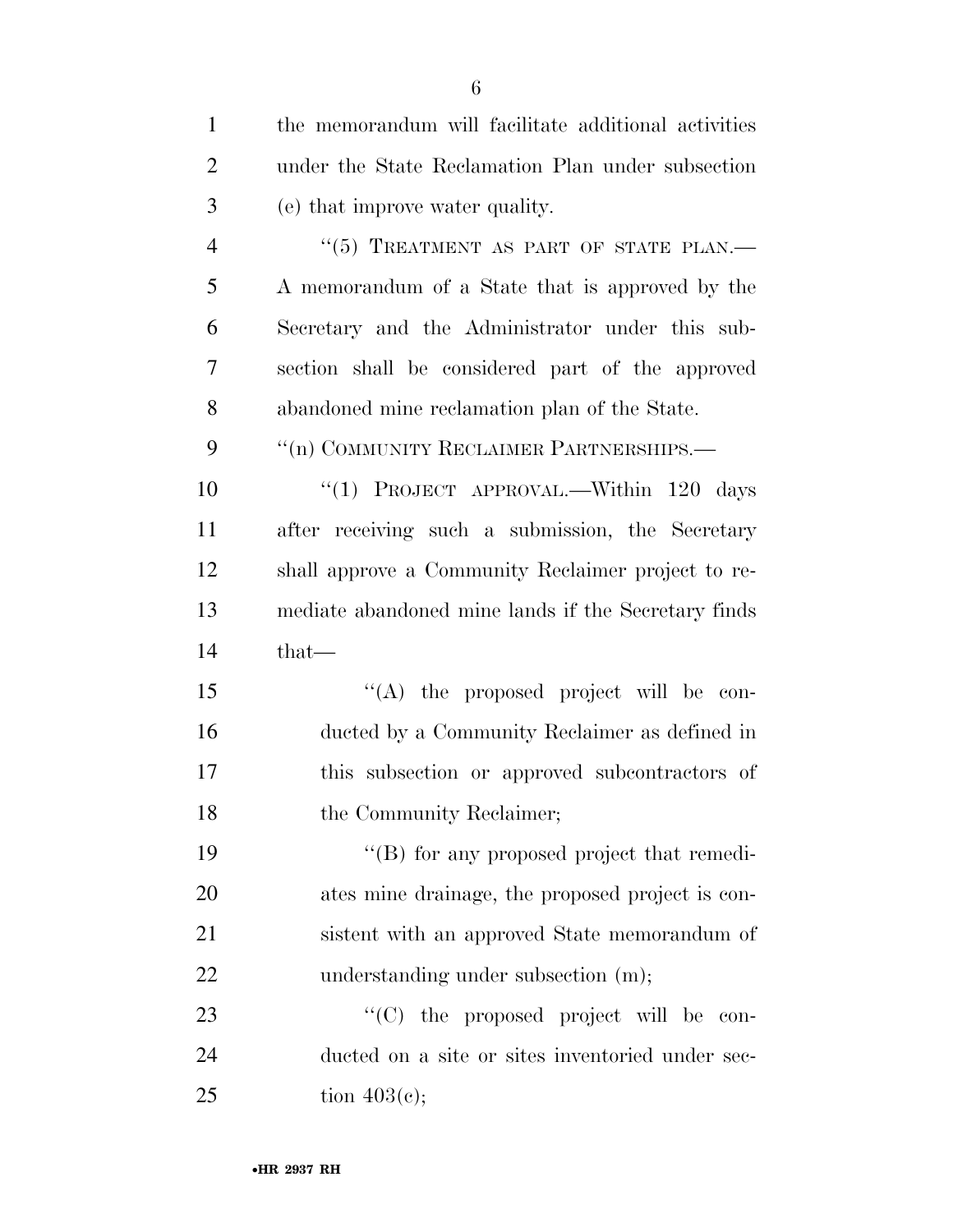| $\mathbf{1}$   | "(D) the proposed project meets all sub-           |
|----------------|----------------------------------------------------|
| $\overline{2}$ | mission criteria under paragraph $(2)$ ;           |
| 3              | "(E) the relevant State has entered into an        |
| $\overline{4}$ | agreement with the Community Reclaimer             |
| 5              | under which the State shall assume all respon-     |
| 6              | sibility with respect to the project for any costs |
| 7              | or damages resulting from any action or inac-      |
| 8              | tion on the part of the Community Reclaimer in     |
| 9              | carrying out the project, except for costs or      |
| 10             | damages resulting from gross negligence or in-     |
| 11             | tentional misconduct by the Community Re-          |
| 12             | claimer, on behalf of—                             |
| 13             | "(i) the Community Reclaimer; and                  |
| 14             | "(ii) the owner of the proposed project            |
| 15             | site,                                              |
| 16             | if such Community Reclaimer or owner, respec-      |
| 17             | tively, did not participate in any way in the cre- |
| 18             | ation of site conditions at the proposed project   |
| 19             | site or activities that caused any lands<br>or     |
| 20             | waters to become eligible for reclamation or       |
| 21             | drainage abatement expenditures under section      |
| 22             | 404;                                               |
| 23             | "(F) the State has the necessary legal au-         |
| 24             | thority to conduct the project and will obtain all |
| 25             | legally required authorizations, permits, li-      |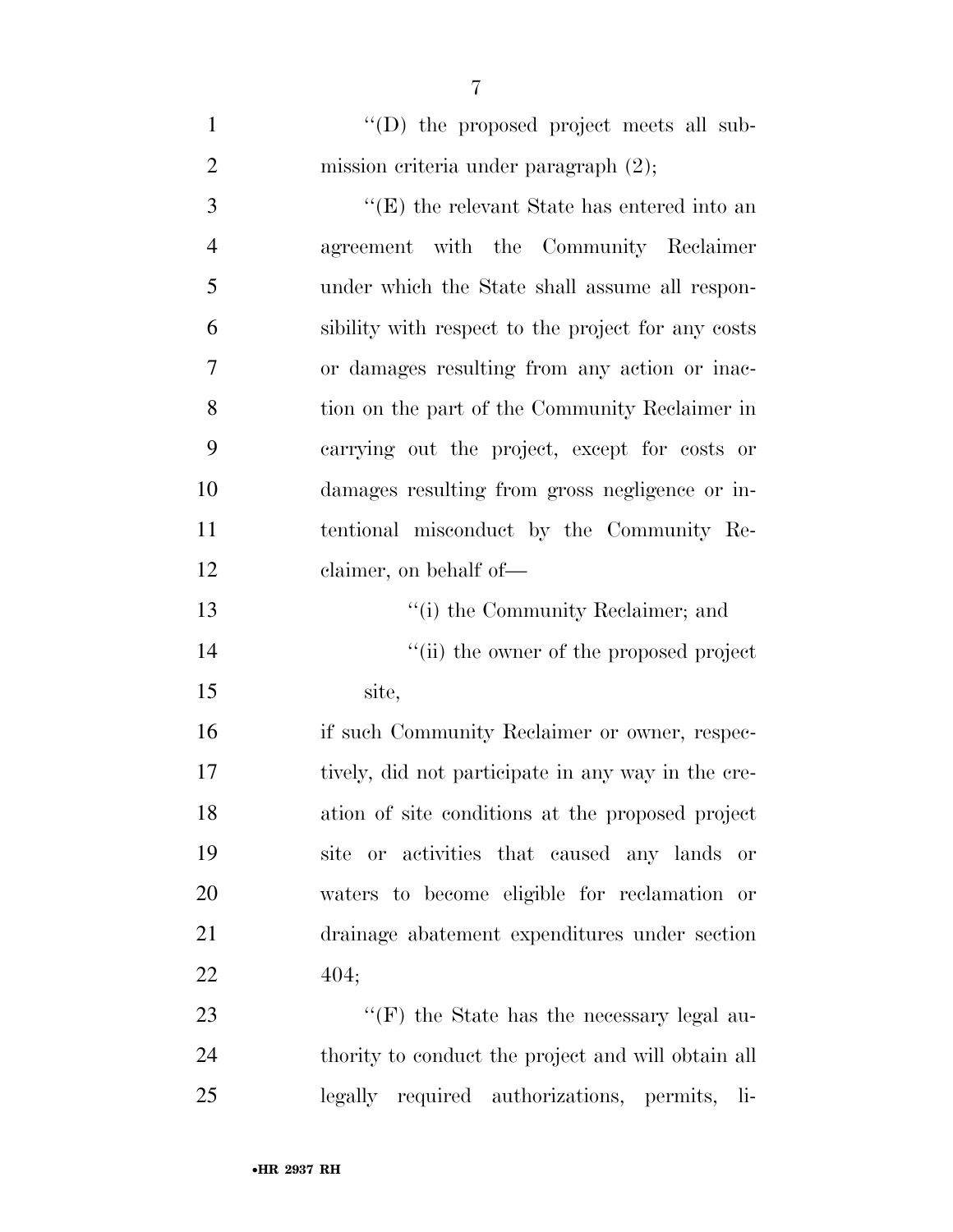| $\mathbf{1}$   | censes, and other approvals to ensure comple-       |
|----------------|-----------------------------------------------------|
| $\overline{2}$ | tion of the project;                                |
| 3              | "(G) the State has sufficient financial re-         |
| 4              | sources to ensure completion of the project, in-    |
| 5              | cluding any necessary operation and mainte-         |
| 6              | nance costs (including costs associated with        |
| 7              | emergency actions covered by a contingency          |
| 8              | plan under paragraph $(2)(K)$ ; and                 |
| 9              | $H(H)$ the proposed project is not in a cat-        |
| 10             | egory of projects that would require a permit       |
| 11             | under title V.                                      |
| 12             | "(2) PROJECT SUBMISSION.—The State shall            |
| 13             | submit a request for approval to the Secretary that |
| 14             | shall include—                                      |
| 15             | $\lq\lq$ a description of the proposed project,     |
| 16             | including any engineering plans that must bear      |
| 17             | the seal of a Professional Engineer;                |
| 18             | $\lq\lq (B)$ a description of the proposed project  |
| 19             | site or sites, including, if relevant, the nature   |
| 20             | and extent of pollution resulting from mine         |
| 21             | drainage;                                           |
|                |                                                     |
| 22             | "(C) identification of the past and current         |
| 23             | owners and operators of the proposed project        |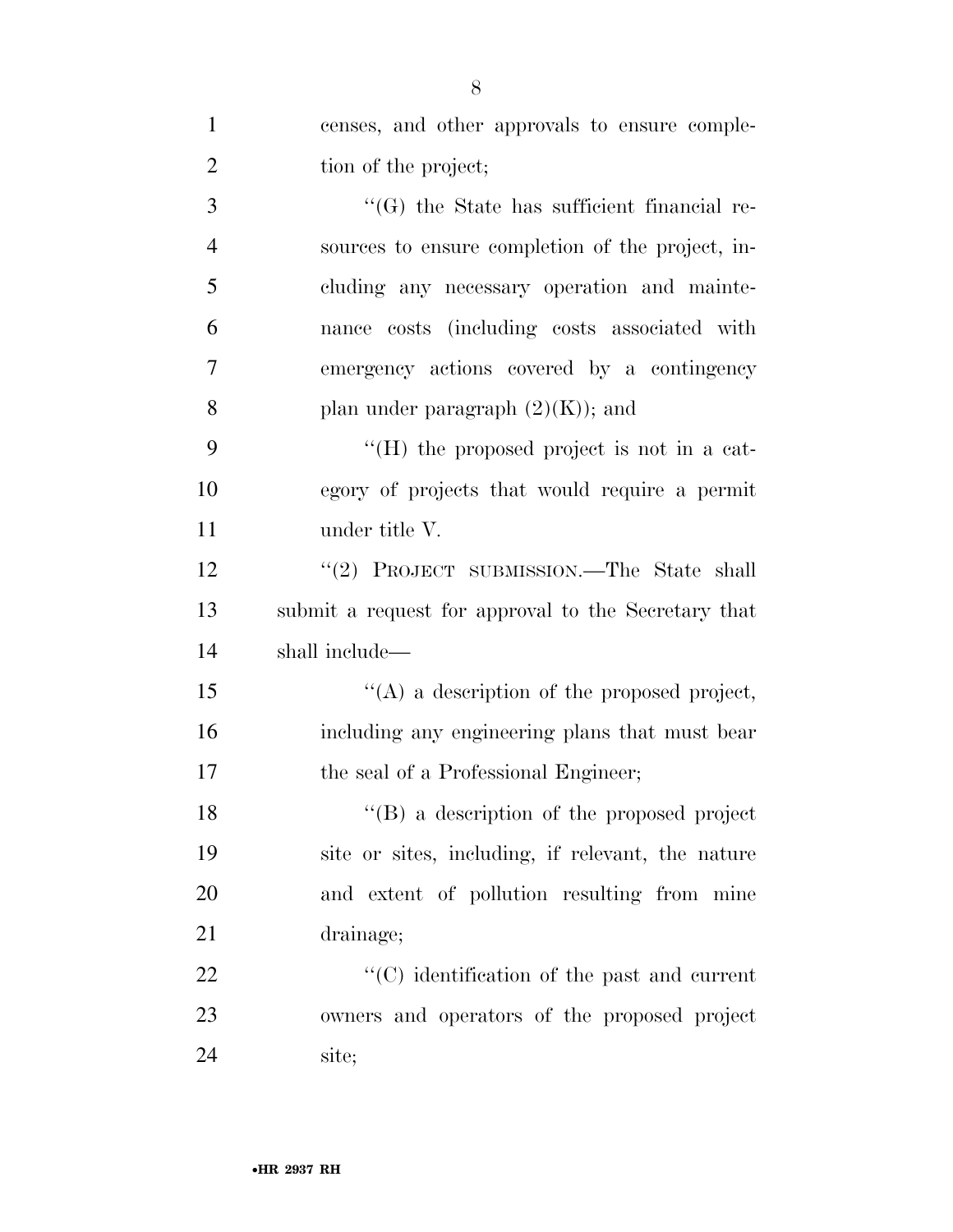| $\mathbf{1}$   | $\lq\lq$ (D) the agreement or contract between     |
|----------------|----------------------------------------------------|
| $\overline{2}$ | the relevant State and the Community Re-           |
| 3              | claimer to carry out the project;                  |
| $\overline{4}$ | "(E) a determination that the project will         |
| 5              | facilitate the activities of the State reclamation |
| 6              | plan under subsection (e);                         |
| 7              | $``(F)$ sufficient information to determine        |
| 8              | whether the Community Reclaimer has the            |
| 9              | technical capability and expertise to successfully |
| 10             | conduct the proposed project;                      |
| 11             | $\lq\lq(G)$ a cost estimate for the project and    |
| 12             | evidence that the Community Reclaimer has          |
| 13             | sufficient financial resources to ensure the suc-  |
| 14             | cessful completion of the proposed project (in-    |
| 15             | eluding any operation or maintenance costs);       |
| 16             | $\lq\lq (H)$ a schedule for completion of the      |
| 17             | project;                                           |
| 18             | $\lq\lq$ (I) an agreement between the Community    |
| 19             | Reclaimer and the current owner of the site        |
| 20             | governing access to the site;                      |
| 21             | $\lq\lq(J)$ sufficient information to ensure that  |
| 22             | the Community Reclaimer meets the definition       |
| 23             | under paragraph $(3)$ ;                            |
| 24             | " $(K)$ a contingency plan designed to be          |
| 25             | used in response to unplanned adverse events       |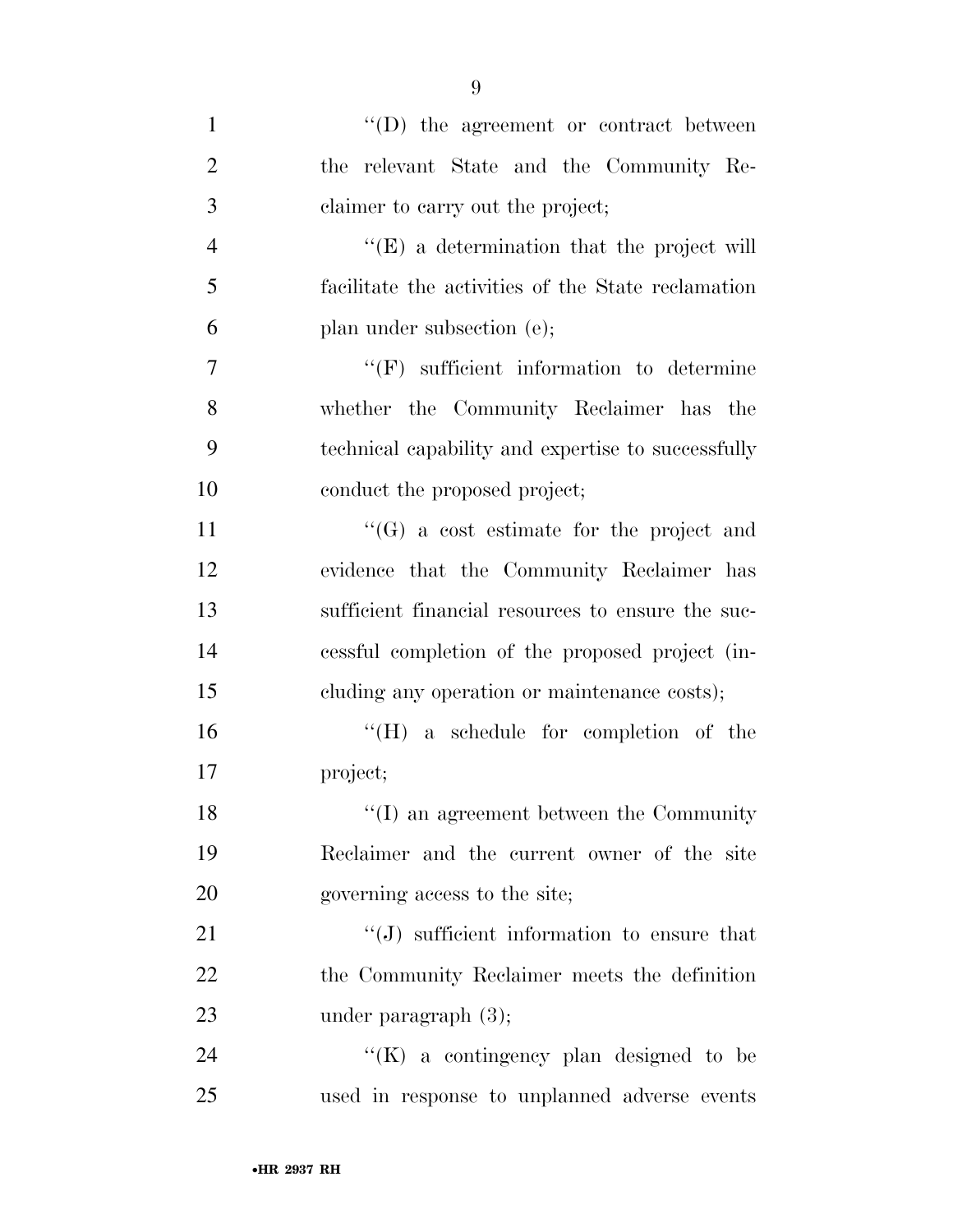| $\mathbf{1}$   | that includes emergency actions, response, and     |
|----------------|----------------------------------------------------|
| $\overline{2}$ | notifications; and                                 |
| 3              | "(L) a requirement that the State provide          |
| $\overline{4}$ | notice to adjacent and downstream landowners       |
| 5              | and the public and hold a public meeting near      |
| 6              | the proposed project site before the project is    |
| 7              | initiated.                                         |
| 8              | "(3) COMMUNITY RECLAIMER DEFINED.-For              |
| 9              | purposes of this section, the term 'Community Re-  |
| 10             | claimer' means any person who-                     |
| 11             | "(A) seeks to voluntarily assist a State           |
| 12             | with a reclamation project under this section;     |
| 13             | $\lq\lq (B)$ did not participate in any way in the |
| 14             | creation of site conditions at the proposed        |
| 15             | project site or activities that caused any lands   |
| 16             | or waters to become eligible for reclamation or    |
| 17             | drainage abatement expenditures under section      |
| 18             | 404;                                               |
| 19             | "(C) is not a past or current owner or op-         |
| 20             | erator of any site with ongoing reclamation obli-  |
| 21             | gations; and                                       |
| 22             | $\lq\lq$ (D) is not subject to outstanding viola-  |
| 23             | tions listed pursuant to section $510(e)$ .".      |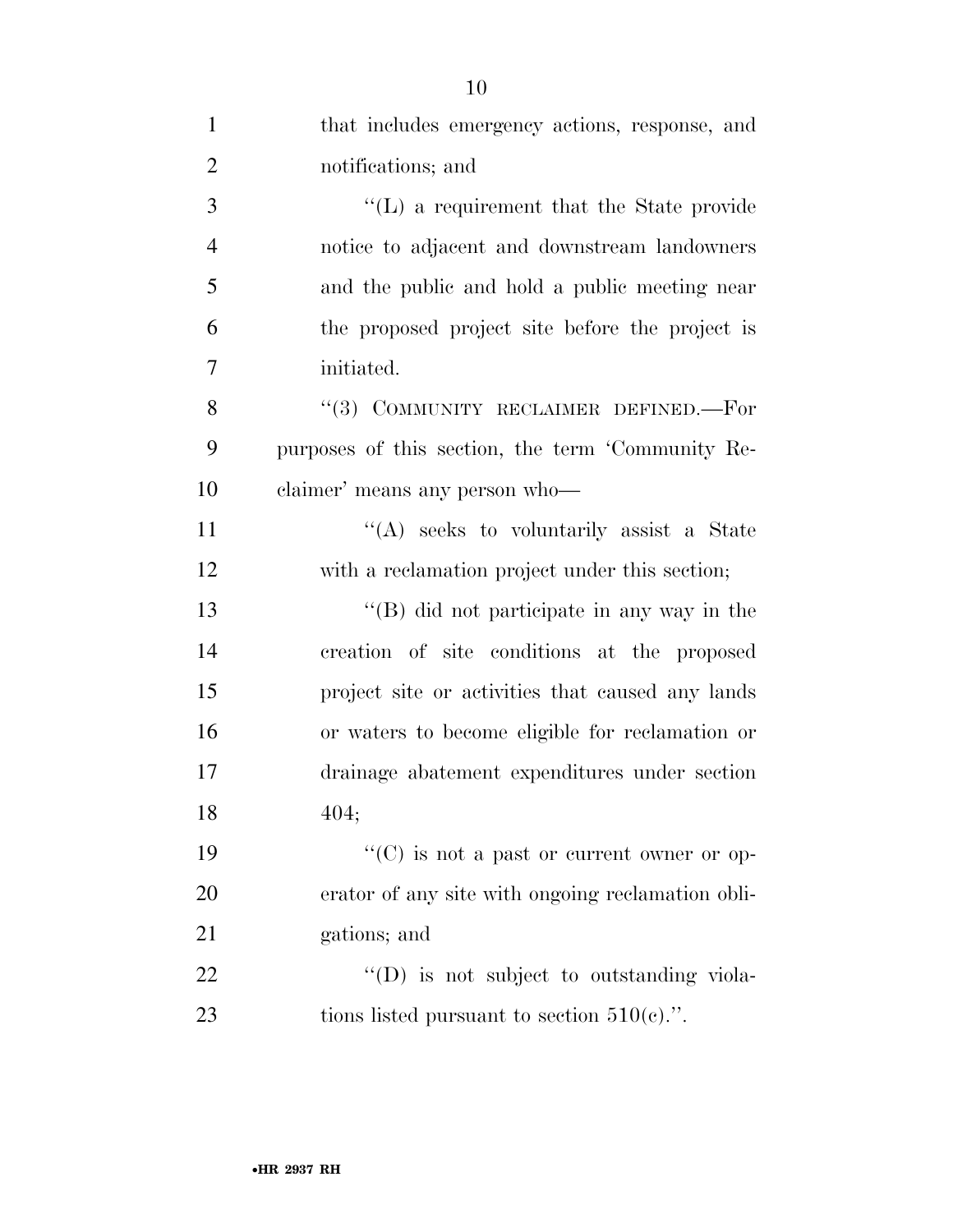Section 413(d) (30 U.S.C. 1242(d)) is amended in the second sentence by inserting ''unless such control or treatment will be conducted in accordance with a State memorandum of understanding approved under section 405(m) of this Act'' after ''Control Act'' the second place it appears.

#### **SEC. 5. CONFORMING AMENDMENTS.**

Section 405(f) (30 U.S.C. 1235(f)) is amended—

 (1) by striking the ''and'' after the semicolon in paragraph (6);

 (2) by striking the period at the end of para-14 graph (7) and inserting "; and"; and

(3) by inserting at the end the following:

 ''(8) a list of projects proposed under sub-section (n).''.